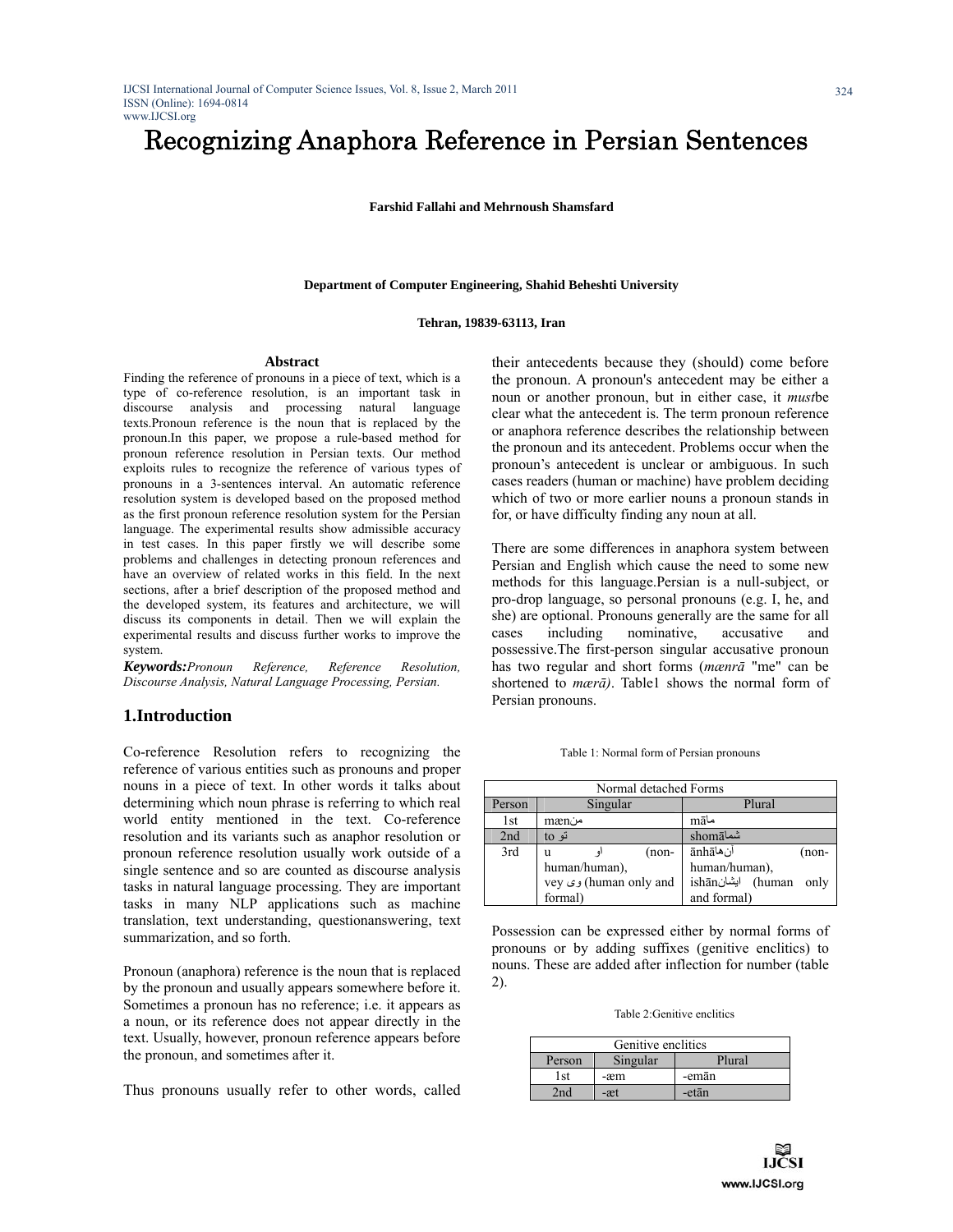|  | ما حد | eshān<br>------ |
|--|-------|-----------------|
|  |       |                 |

Note that when the stem to which these are added ends in a vowel, a "y" is inserted for ease of pronunciation.

There is also another type of accusative pronouns which can be used in conjunction with verbs to incorporate a direct object (table 3).

Table 3:Attached accusative pronouns

| Attached accusative pronouns |     |       |  |  |
|------------------------------|-----|-------|--|--|
| Plural<br>Singular<br>Person |     |       |  |  |
| 1 St                         | æm  | emān  |  |  |
| $\gamma$ nd                  | æt  | etān  |  |  |
| 3rd                          | æsh | eshān |  |  |

This type usually is used in colloquial speech while using it in written formal texts is not prohibited. For example the translation of the sentence "Yesterday I bought it." in two forms with detached and with attached accusative pronoun are shown in table 4.

Table 4:Example for Direct object incorporation

| Example for Direct object incorporation |               |  |  |  |
|-----------------------------------------|---------------|--|--|--|
| دیروز ان را خریدم<br>diruzanrakharidam  |               |  |  |  |
| diruzkharidæmæš                         | دير وز خريدمش |  |  |  |

At last there are 7 reflexive pronouns in Persian; 6 of them for 6 persons (like for English) and the last is person-less pronoun which can be used instead of all 6 persons and numbers. Table 5 shows the list of these pronouns.

Table 5: Example for Direct object incorporation

| Reflexive pronouns |                                  |                        |  |  |  |
|--------------------|----------------------------------|------------------------|--|--|--|
| Person             | Singular                         | Plural                 |  |  |  |
| 1st                | Khodæm (myself)                  | Khodemān (ourselves)   |  |  |  |
| 2nd                | Khodæt (yourself)                | Khodetān (yourselves)  |  |  |  |
| 3rd                | (him/her/it)<br>Khodæsh<br>self) | Khodeshān (themselves) |  |  |  |
| A L L              | khod                             |                        |  |  |  |

Persian pronouns are neutral and do not have gender information. In addition there are some exceptions in number agreement between the pronoun and its antecedent.We sometimes use singular pronouns to refer to inanimate plural antecedents and sometimes use plural pronouns to refer to singular antecedents (for respecting). These exceptions cause difficulties in pronoun reference resolution.

In general three types of problems in recognizing anaphora reference are:

- Ambiguous Reference:A pronoun reference is ambiguous if it has more than one alternative and the reader cannot easily understand which of the earlier nouns is its real antecedent.

- Vague or Indefinite Reference: In some cases we use pronouns it or they without mentioning the reference explicitly in the text. In these cases we use these pronouns to refer to vague, unnamed entities.
- Implied Antecedents: Sometimes the pronoun antecedent is not a noun but a fact implied in a phrase, sentence or a piece of text. In such we wish to refer to the whole idea of the statement.

In this paper, we propose a rule-based method for pronoun reference resolution in Persian texts. Our method exploits some rules to recognize the reference of various types of pronouns in a 3-sentences interval. An automatic reference resolution system is developed based on the proposed method. Experimental results show admissible accuracy in test cases which outperforms the other available work.

In the rest of the paper, firstly we will describe some problems and challenges in detecting pronoun referencesand have an overview on the related work in this field. In the next sections, after a brief description of the proposed method and the developed system, its features and architecture, we will discuss its components in detail. Then we will explain the experimental results and discuss further works to improve the system.

# **2.Related Work**

Anaphora reference resolution may be done by rule based methods or machine learning approaches. Rule based methods exploits some rules to determine the reference of pronouns. The rules are usually defined manually. On the other side, machine learning algorithms need a training set of texts annotated by pronoun references. This set may be provided manually or semiautomatically. In the manual case, the user first manually labels anaphora reference in a set of training texts. A learning system then generates rules from the training texts. These rules can then be employed to recognize the reference of pronouns from new texts. The main problem with machine learning methods is the lack of training sets in less-studied languages such as Persian.

In 2007, Culottaet al.[1] proposed a machine learning method that enables features over sets of noun phrases.They outline a set of approximations that make this approach practical, and apply this method to the ACE co-reference dataset, achieving a 45% error reduction over a comparable method that only considers features of pairs of noun phrases.Denis and Baldridge[2] proposed a supervised ranking approach for pronoun resolution. The ranking enables all candidate antecedents to be evaluated together; whereas classification methods examine at most two candidate antecedents at a time.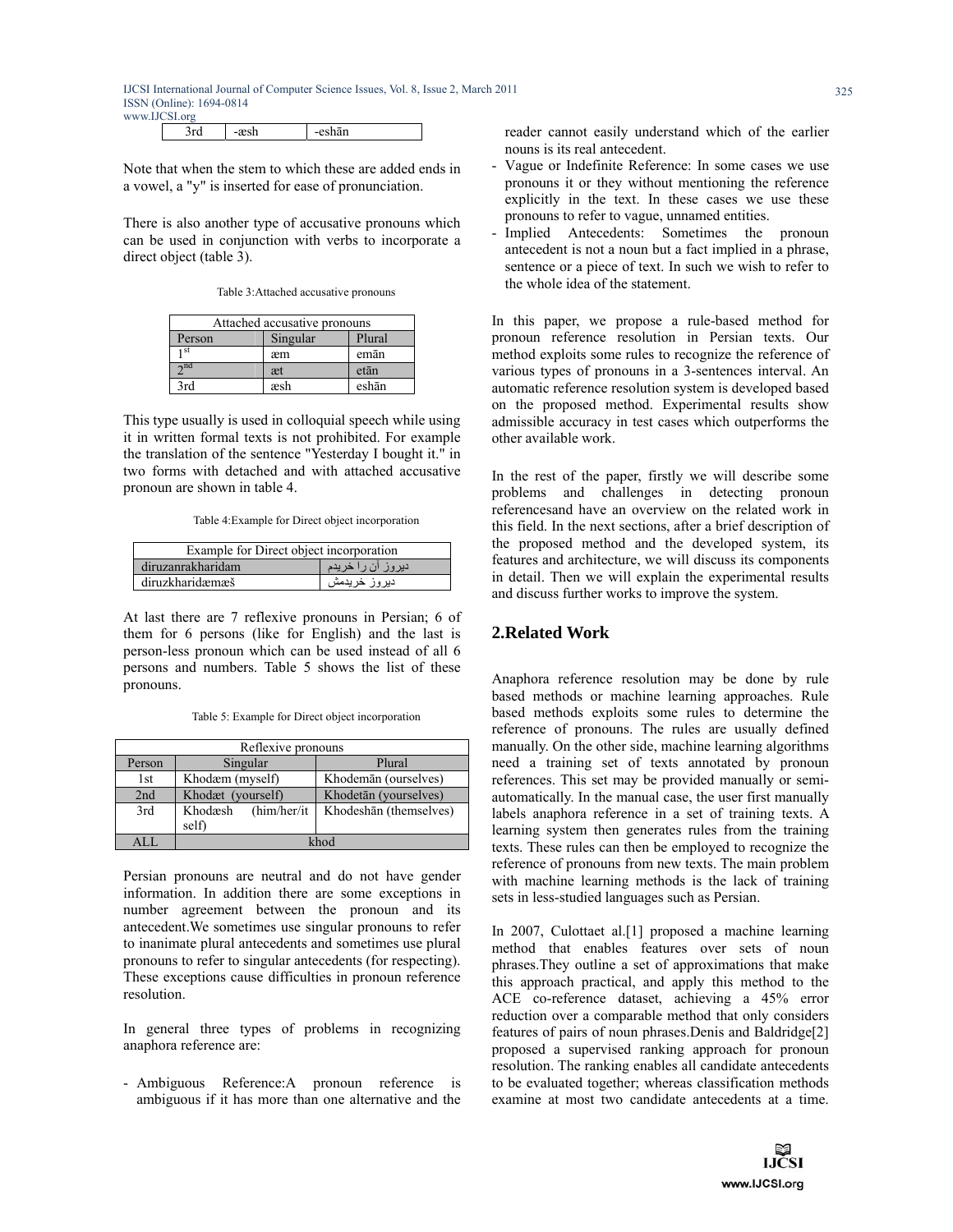They showed that their proposed method outperforms the bestclassification method.

In 2004, XiaoqiangLuo and Abe Ittycheriah[3] proposed a new approach for co-reference resolution which uses the *Bell tree* to represent the search space and casts the co-reference resolution problem as finding the best path from the root of the Bell tree to the leaf nodes. A Maximum Entropy model used to rank these paths.

In 2002, Ng and Cardie[4] presented a noun phrase coreference system that extends the work of Soon et al. (2001). Improvements arise from two sources: extralinguistic changes to the learning framework and a largescale expansion of the feature set to include more sophisticated linguistic knowledge.

There is also a work related to Persian anaphora resolution. In 2009, Sadat Moosavi and Ghassem-Sani[5] investigated approaches to Persian pronoun resolution. They have tested some known methods in the field of classification, machine learning, and ranking on a small set of 90 manually tagged documents randomly taken from Peykareh corpusBijankhan. The results are not very promising.

In most of machine learning works it is assumed that there is a training set to make the system applicable. While there is no such a set available for Persian language and creating a large training set manually is time and cost consuming, in this paper, we propose a rule based method for pronoun reference resolution. Although it is not a complex system, it can be used to develop a training set for a machine learning anaphora resolution system.

In fact, there is no previous works on rule-based Persian coreference/pronoun resolution. Our proposed rule-based method for Persian coreference resolution has high accuracy and in some cases acts better than machine learning algorithms. We evaluate our proposed method and describe some empirical evaluation in experimental results section in this paper.

## **3. The Proposed Method**

In this section we propose a rule based method to determine the pronoun references in a window of three sentences in a Persian text. The architecture of our developed system for Persian Pronoun reference resolution is shown in fig.1. As the fig.1 shows the operational system consists of two main parts; preprocessing and resolution. In preprocessing phase the input text is processed to extract a sequence of POS tagged tokens. To do this we firstly use a tokenizer to determine the word boundaries in the sentence. Then using a POS tagger [6] we assign a POS tag to each word in the sentence. The small tag set we used in our system is shown in table 6.After preprocessing the input will be fed into the anaphora resolution subsystem to find the reference of pronouns according to some manually built heuristic rules.

The last part is the evaluation module whichevaluates the system's performance and decides about changing the rules if needed.



Fig. 1 The architecture of our developed system for Persian Pronoun reference resolution.

Table 6:The small tag set we used in our system

| AR            |           | <b>PUNC</b>   |            |
|---------------|-----------|---------------|------------|
| (Arabic)      |           | (Punctuation) |            |
| <b>PRO</b>    | (Pronoun) | N             | (Noun)     |
| <b>POSTP</b>  | (Post     | <b>CONJ</b>   |            |
| preposition)  |           | (Conjunction) |            |
|               | (Verb)    | N PR          | (Proper    |
|               |           | noun)         |            |
| ADV.          | (Adverb)  | ADJ           |            |
|               |           | (Adjective)   |            |
| P             |           | N CN          | (Counting) |
| (Preposition) |           | number)       |            |

By investigating various Persian sentences, we extract some heuristic rules based on which we determine that our input text is similar to which of the rules. Then, we recognize the pronoun reference.

The main part of our project is devoted to recognizing accusative pronoun references so that we could determine these references with high accuracy using the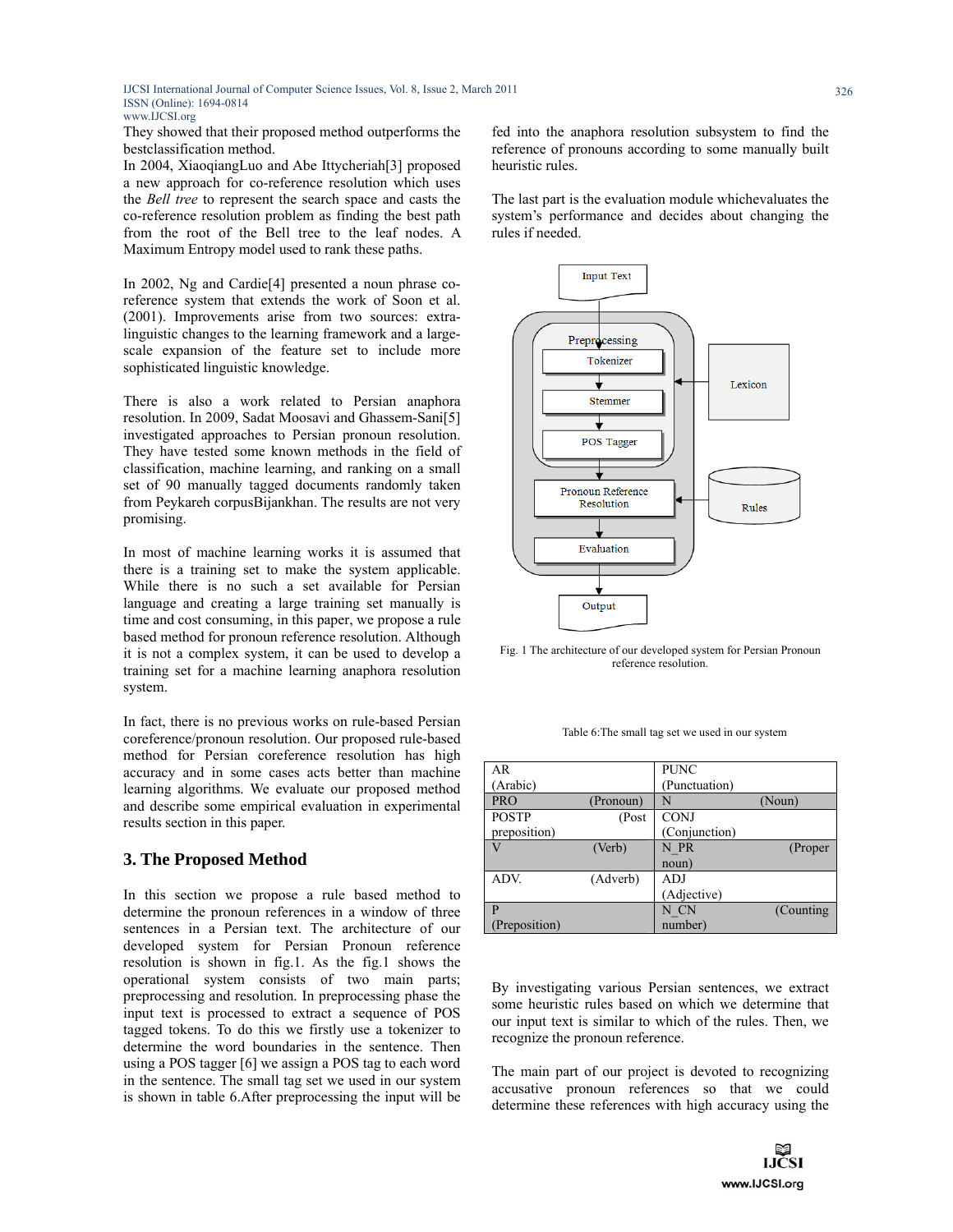extracted rules. As it was mentioned, first, we receive a Persian statement in input, and then after tokenization and stemming, wetag all of the statement words using POS Tagger. Words tagged in PRO tag are the pronouns whose reference should be determined using manual rules.

In this section we show some instances of our heuristic rules which are extractedfor recognizing nominative anaphora references:

- I. If the pronoun is in the nominative part of second sentence, then antecedent is more probable to be found in the nominative part of first sentence.
- II. If the pronoun is in the objective part of second sentence, then its reference is more probable to be found in objective part of first sentence.
- III. If we have pronouns "it" and "he(she)" in a sentence, then pronoun reference of "he(she)" will be a noun that is animate and pronoun reference of "it" is a noun that is inanimate noun in the previous sentence. Example:

John saw the book. He bought it. ("Johnketabra did. Ouanrakharid.") According to the above rule, the pronoun reference of "he" ("ou") is John and the pronoun reference of "it" ("an") is book.

IV. If the pronoun is "they", its antecedent is either a plural noun or some nouns attached by 'va' (and)

> Example: Ali and Reza have an exam today. They were not satisfied with the test. ("Ali va Rezaemroozdaremtehansherkatkardand.An haazemtehanrazinabudand".) According to the above rule, the pronoun reference of "they"("anha") is "Ali and Reza" ("Ali va Reza").

V. If we have pronoun "we" in a sentence, pronoun reference will be "Iand" with the word after it. Example:

I and Reza went to Hussein's home. We bought a gift for him.

("manvareza be khaneyehosseinraftim. mabarayeouhediyekharidebudim.")

According to the above rule, the pronoun reference of "we"("ma") is "I and Reza" ("man vareza").

VI. If the pronoun is "there" or "here", its reference should be a location or place in previous sentences. The referring place may appear as a location adverb or a noun in a propositional phrase in previous sentences. It may have been tagged by location in previous stages.



Fig. 2 a view of our program.

We use some other rules that are similar to those above. Our high accuracy in recognizing pronoun (anaphora) reference in Persian sentences is due to our accurate rules. We evaluate our proposed method and describe some empirical evaluation in experimental results part in this paper.

In order to find accusative pronoun reference in Persian sentences, we first use a stemmer which determines the attached accusative pronouns (such as "his" or "her" ("sh"), "my"("am"), etc.) in input Persian text. Then using some heuristic rules similar to the abovementioned rules, we recognize objective pronoun reference with high accuracy.

Example:

Farshid saw Ali. He took his book. ("Farshid Ali ra did. Ketabashragereft")

Using manually extracted rules for recognizing objective pronoun reference, our program displays "his" ("sh") pronoun reference in the output.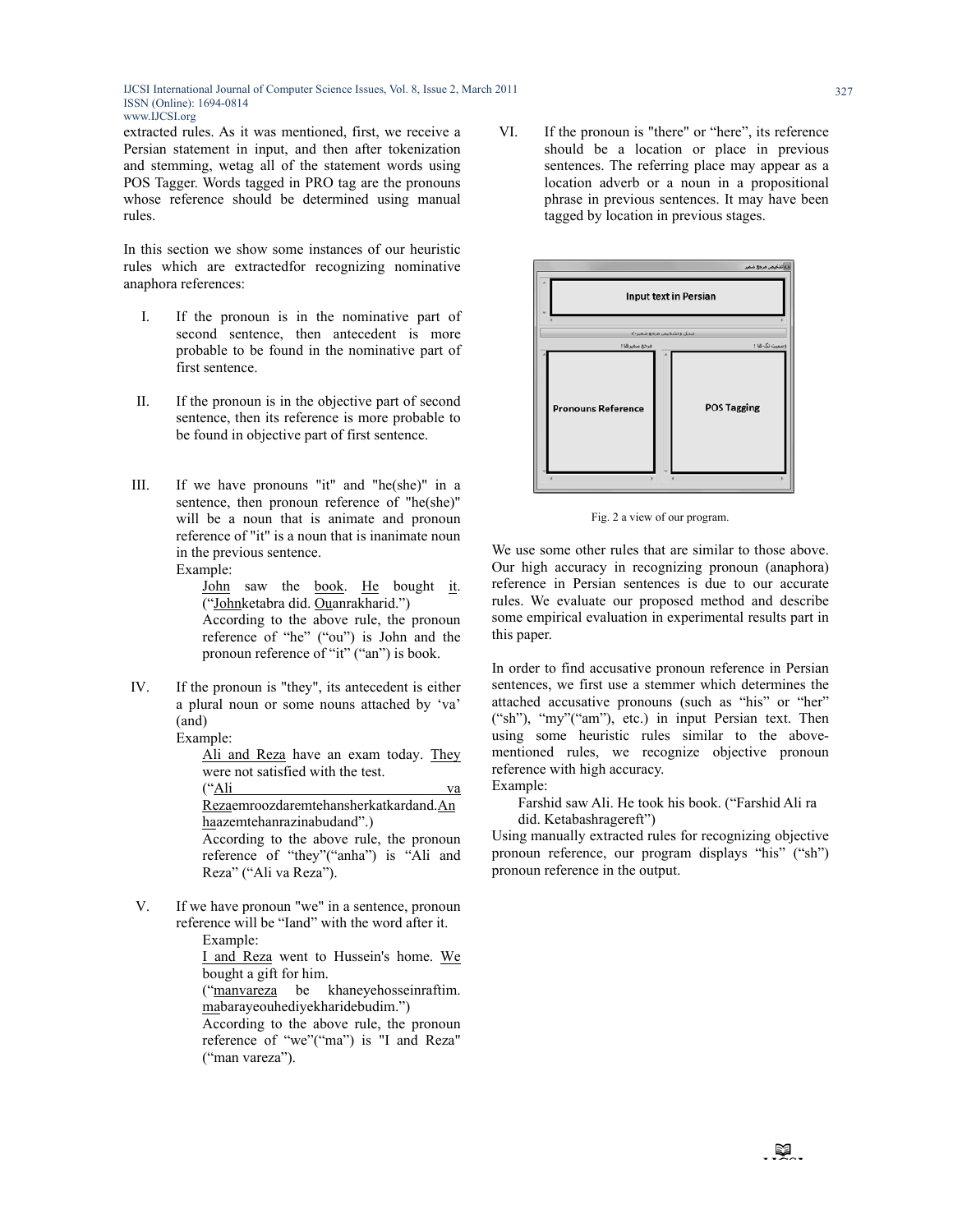

Fig. 3 an Example.

Analyzing the source of errors show that the following factors decreases the performance of the system:

#### - **Intrinsic ambiguities and Errors in natural language**

Ambiguity is a natural characteristic of natural languages. Something is ambiguous when it can be understood in two or more possible senses or ways. The ambiguity may occur in word level (such as lexical ambiguity), in sentence level (such as structural ambiguity or word sense ambiguity) or in discourse level (such as pronoun reference ambiguity). In the last case even humans may not easily find the reference of a pronoun among the alternatives.

#### - **Errors in preprocessing**

POS tagger's Accuracy that we used in the preprocessing part is below 95 percent and thus it can cause someerrors in assigning POS tag to each word in the sentence. Wrong POS tagging will result in wrong referenceresolution as the rules are highly dependent to words' POS tags.

#### - **Exceptions in heuristic rules**

Although we tried to build the heuristic rules as general as possible, in some cases, a rule may result in awrong output in a specific sentence and this can be a source of error.

In the next section we will show the experimental results and compare our work with the other system available for Persian.

# **4. Experimental Results**

This project is done in ShahidBeheshti University. Based on the proposed approach, we built a program using C# for recognizing pronoun reference in Persian sentences. We now evaluate our proposed method, and compare it with the machine learning method proposed in [5]. The experimental results are given in Table 1. Below, we first describe some experimental settings and then discuss the results.

**Test Texts:** Five Persian blogger websites are used in our experiments. From each Website, 20 randomweblog pages are downloaded.

**Evaluation measures:** We use the standard precision and recall measures to evaluate the results of system. Table 7 shows the results for the experiment. In this table 'miss' shows the number of cases in which the text contains the pronoun reference, but it is not found and 'wrong' shows the number of cases in which the page has the pronoun reference, but a wrong one is found.

#### Table 7: Experiment results

|                | <b>Blogger</b> | No. of   | No. of    | Our      |               | Machine  |       |
|----------------|----------------|----------|-----------|----------|---------------|----------|-------|
|                | Website        | random   | pronoun   | proposed |               | Learning |       |
|                |                | pages    | reference |          | method        | method   |       |
|                |                | that is  | that the  |          | (Rule-based)  |          |       |
|                |                | used     | text from |          | method)       |          |       |
|                |                | for test | 20 pages  | miss     |               | miss     |       |
|                |                |          | contains  |          | wrong         |          | wrong |
|                |                |          | it (sum   |          |               |          |       |
|                |                |          | of 20     |          |               |          |       |
|                |                |          | pages)    |          |               |          |       |
| $\mathbf{1}$   | Mihanblog.com  | 20       | 257       | 13       | 12            | 9        | 15    |
| $\overline{2}$ | Persianblog.ir | 20       | 102       | 5        |               | 12       | 8     |
| 3              | Blogfa.com     | 20       | 69        | 3        | 8             | 4        | 10    |
| $\overline{4}$ | Iranblog.com   | 20       | 196       | 11       | 5             | 10       | 6     |
| 5              | Parsiblog.com  | 20       | 119       | 8        | $\mathcal{D}$ | 14       | 3     |
|                | Total          | 100      | 743       | 74       |               |          | 91    |

Table 7 shows the precision and recall of applying two methods (our proposed rule based method and the machine learning method proposed by [5]) on the provided test bed. Results show that our method outperforms the only other system available for Persian anaphora resolution.

Table 8:comparing our proposed method with the other available system for Persian

|                          | Recall | Precision |
|--------------------------|--------|-----------|
| Our Rule-based Method:   | 90%    | 95.1%     |
| Machine Learning Method: | 87.7%  | 92.7%     |

# **5. Conclusions and Future Works**

This paper proposed a rule-based approach to anaphora reference resolution for Persian texts. Unlike existing methods, the proposed method does not perform machine